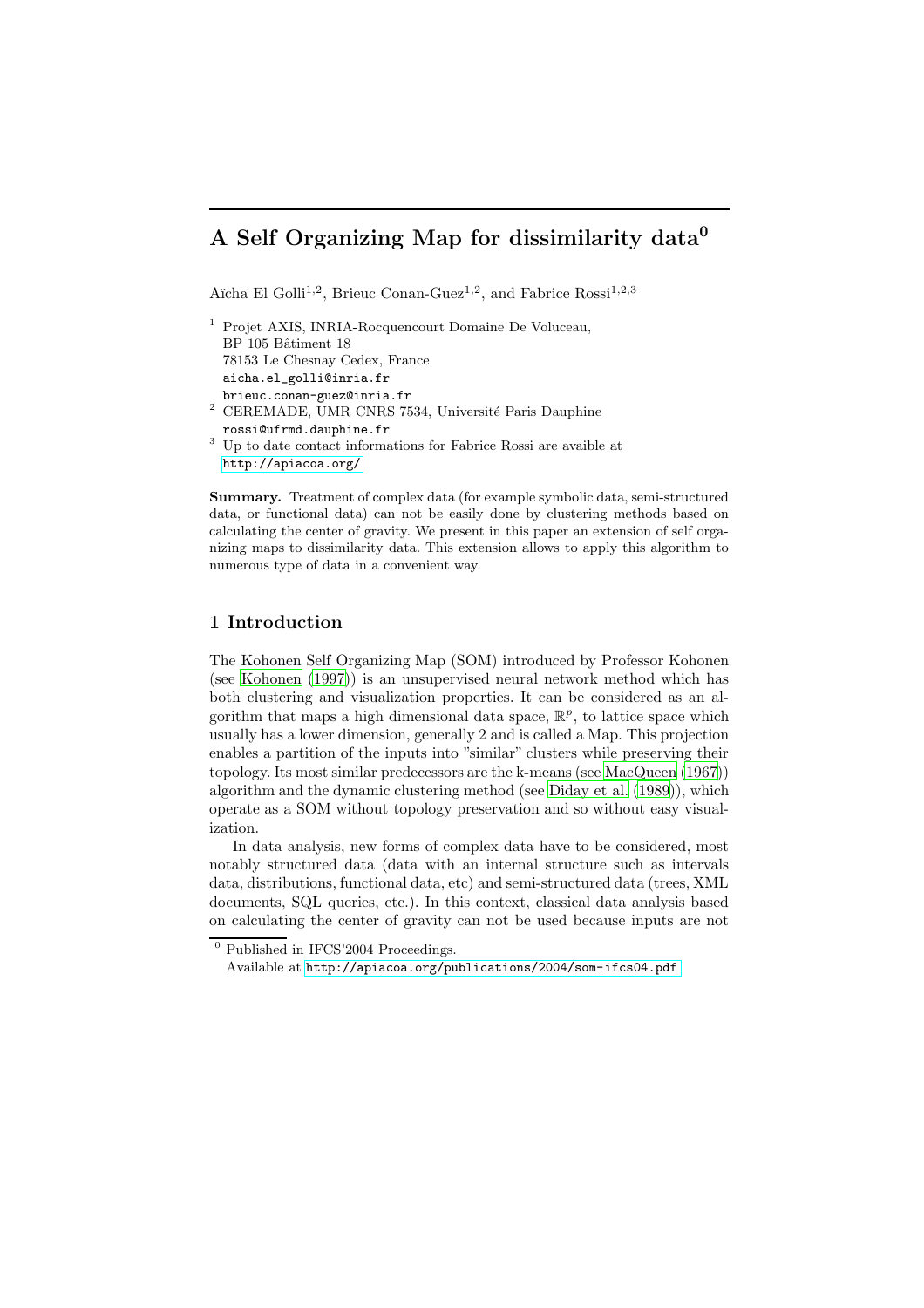2 Aïcha El Golli, Brieuc Conan-Guez, and Fabrice Rossi

 $\mathbb{R}^p$  vectors. In order to solve this problem, several methods can be considered according to the type of data (for example recoding techniques for symbolic data (see de Reyniès  $(2003)$  $(2003)$ ) or projection operators for functional data (see Ramsay and [Silverman](#page-8-3) [\(1997](#page-8-3)))). However, those methods are not fully general and an adaptation of every data analysis algorithm to the resulting data is needed.

We propose in this article an adaptation of the SOM to dissimilarity data as an alternative solution. Indeed, Kohonen's SOM is based on the notion of center of gravity and unfortunately, this concept is not applicable to many kind of complex data, especially semi-structured data. Our goal is to modify the SOM algorithm to allow its implementation on dissimilarity measures rather than on raw data. With this alternative only the definition of a dissimilarity for each type of data is necessary to apply the method and so treat complex data.

The paper is organized as follows: we first recall the SOM algorithm in its batch version. Then we describe our adaptation. We conclude the paper by experiments on simulated and real world data.

# 2 Self-Organizing Map (SOM)

### 2.1 Introduction

Kohonen's SOM is used nowadays through numerous domains and has been successfully applied in numerous applications. It is a very popular tool used for visualizing high dimensional data spaces. SOM can be considered as doing vector quantization and/or clustering while preserving the spatial ordering of the input data reflected by implementing an ordering of the codebook vectors (also called prototype vectors, cluster centroids or referent vectors) in a one or two dimensional output space. The SOM consists of neurons organized on a regular low-dimensional grid, called the map. More formally, the map is described by a graph  $(C, \Gamma)$ . C is a set of m interconnected neurons having a discrete topology defined by  $\Gamma$ . For each pair of neurons  $(c, r)$  on the map, the distance  $\delta(c, r)$  is defined as the shortest path between c and r on the graph. This distance imposes a neighborhood relation between neurons (see figure [1](#page-2-0) for an example). Each neuron  $c$  is represented by a  $p$ -dimensional referent vector  $w_c = \{w_c^1, ..., w_c^p\}$ , where p is equal to the dimension of the input vectors. The number of neurons may vary from a few dozen to several thousand depending on the application.

The SOM training algorithm resembles k-means (see [MacQueen](#page-8-1) [\(1967](#page-8-1))). The important distinction is that in addition to the best matching referent vector, its neighbors on the map are updated: the region around the best matching vector is stretched towards the training sample presented. The end result is that the neurons on the grid become ordered: neighboring neurons have similar referent vectors.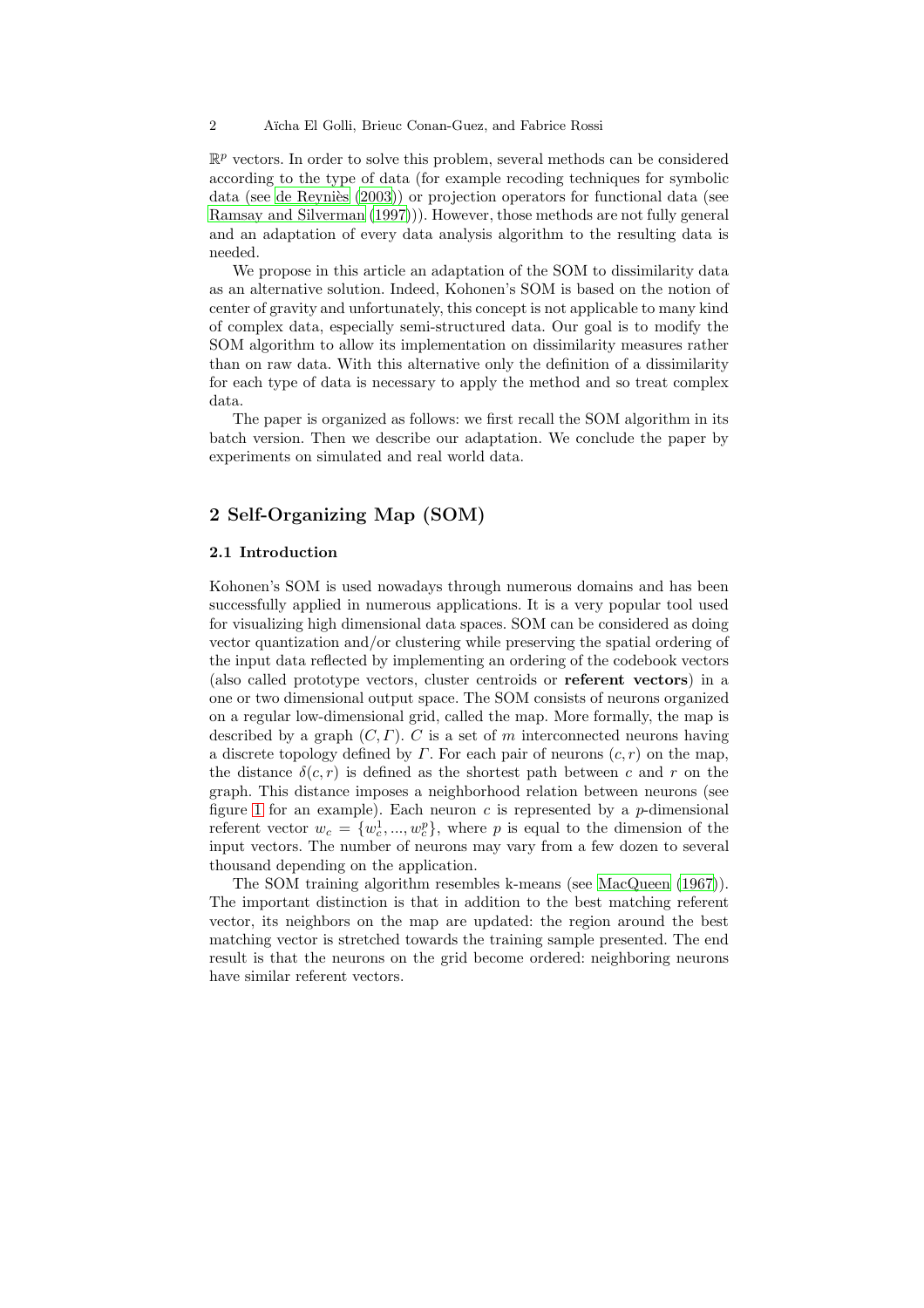The SOM takes as its input a set of labeled sample vectors and gives as output an array of neurons with the input vectors labels attached to these neurons. Let *n* be the number of sample vectors  $z_i \in \mathbb{R}^p$ ,  $i = 1, 2, ..., n$ , where each sample vector  $z_i$  is identified by a label.



<span id="page-2-0"></span>Fig. 1. Discrete topology of a two dimensional topological map (10\*10 neurons), each point represents a neuron. 1-neighborhood and 2-neighborhood of neuron c

## 2.2 Batch training algorithm

The batch training algorithm is an iterative algorithm in which the whole data set (noted  $\Omega$ ) is presented to the map before any adjustments are made. In each training step, the data set is partitioned according to the Voronoi regions of the map referent vectors. More formally, we define an affectation function f from  $\mathbb{R}^p$  (the input space) to C, that associates each element  $z_i$ of  $\mathbb{R}^p$  to the neuron whose referent vector is "closest" to  $z_i$  (for the Euclidean distance). This function induces a partition  $P = \{P_c; c = 1...m\}$  of the set of individuals where each part  $P_c$  is defined by:  $P_c = \{z_i \in \Omega; f(z_i) = c\}$ . This is the affectation step. It is quite clear that this step is rather easy to adapt to a dissimilarity setting.

After affectation, a representation step is performed. The algorithm updates the referent vectors by minimizing a cost function, noted  $E(f, W)$ . This function has to take into account the inertia of the partition  $P$ , while insuring the topology preserving property. To achieve these two goals, it is necessary to generalize the inertia function of  $P$  by introducing the neighborhood notion attached to the map. In the case of individuals belonging to  $\mathbb{R}^p$ ,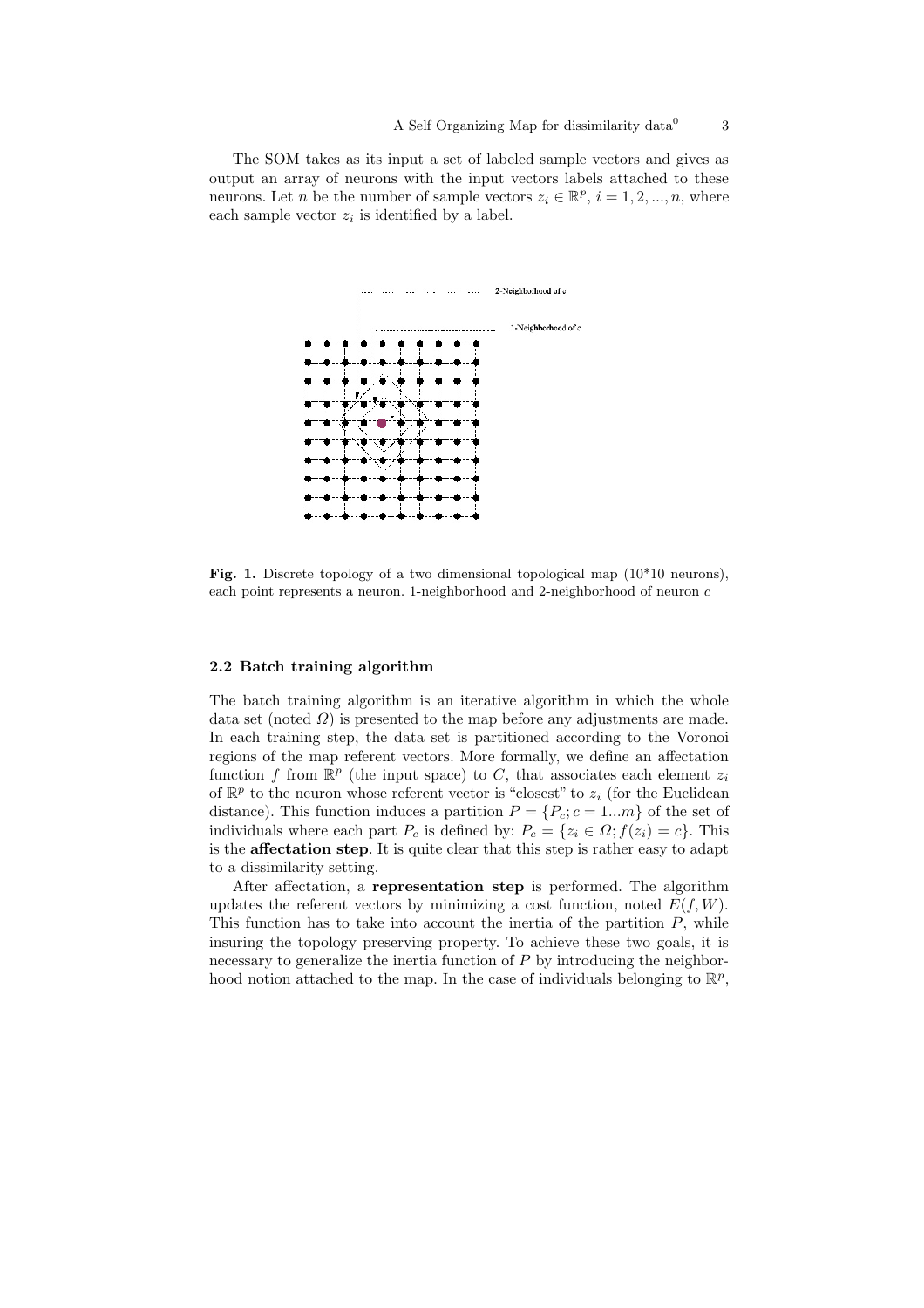4 A¨ıcha El Golli, Brieuc Conan-Guez, and Fabrice Rossi

this minimization can be done in a straight way. Indeed new referent vectors are calculated as:

$$
w_r^{t+1} = \frac{\sum_{i=1}^n h_{rc}(t)z_i}{\sum_{i=1}^n h_{rc}(t)}
$$

where  $c = \arg \min_{r} ||z_i - w_r||$ , is the index of the best matching unit of the data sample  $z_i$ , ||.|| is the distance mesure, typically the Euclidean distance, and t denotes the time.  $h_{rc}(t)$  the neighborhood kernel around the winner unit c. This function is a nonincreasing function of time and of the distance of unit  $r$  from the winner unit  $c$ . The new referent vector is a weighted average of the data samples, where the weight of each data sample is the neighborhood function value  $h_{rc}(t)$  at its winner c. In the batch version of the k-means algorithm, the new referent vectors are simply averages of the Voronoi data sets. Obviously, the representation step is the one that cannot be directly adapted to a dissimilarity setting in which weighted average of data cannot be performed.

## 3 A batch self organizing map for dissimilarity data

#### 3.1 Principle

The Map for dissimilarity data is described by a graph  $(C, \Gamma)$  exactly as the traditional SOM. The main difference we are not working on  $\mathbb{R}^d$  but on an arbitrary set on which a dissimilarity (denoted  $d$ ) is defined.

The representation space  $L_c$  of a neuron c is the set of parts of  $\Omega$  with a fixed cardinality q: each neuron c is represented by an "individual referent"  $a_c = \{z_{j_1},...,z_{j_q}\}\$ , and  $z_{j_i} \in \Omega$ . We denote a the individuals codebook, i.e. the list  $a = \{a_c; c = 1, ..., m\}$  of the individual referents of the map. In classical SOM each referent vector evolves in the entire input space  $\mathbb{R}^p$ . In our approach each neuron has a finite number of representations.

We define a new dissimilarity  $d^T$  from  $\Omega \times P(\Omega)$  to  $\mathbb{R}^+$  by:

$$
d^{T}(z_i, a_c) = \sum_{r \in C} K^{T}(\delta(c, r)) \sum_{z_j \in a_r} d^{2}(z_i, z_j)
$$

This dissimilarity is based on a kernel positive function,  $K$ . This function is such that  $\lim_{|\delta| \to \infty} K(\delta) = 0$  and allows to transform the sharp graph distance between two neurons on the map  $(\delta(c, r))$  into a smooth distance. K is used to define a family of functions  $K^T$  parameterized by T, with  $K^T(\delta) = K(\frac{\delta}{T})$ . As for the traditional SOM,  $T$  is used to control the size of the neighborhood (see [Thiria](#page-8-4) and et Al  $(2002)$ ): When the parameter T is small, there are few neurons in the neighborhood. A simple example of  $K^T$  is defined by  $K^T(\delta)$  =  $e^{-\frac{\delta^2}{T^2}}$ .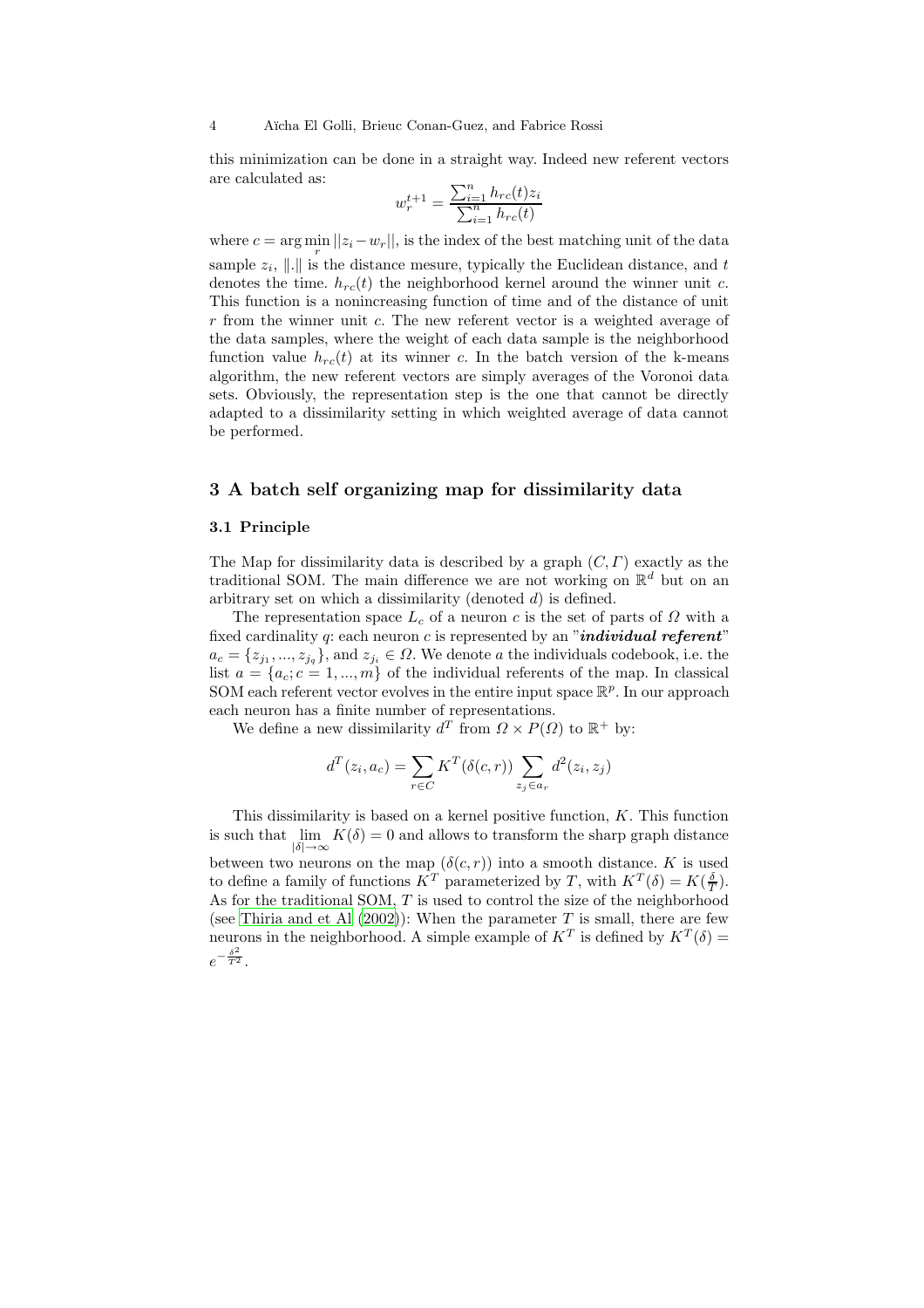During the learning, we minimize the following cost function  $E$  by alternating the affectation step and the representation step:

$$
E(f, a) = \sum_{z_i \in \Omega} d^T(z_i, a_{f(z_i)}) = \sum_{z_i \in \Omega} \sum_{r \in C} K^T(\delta(f(z_i), r)) \sum_{z_j \in a_r} d^2(z_i, z_j) \tag{1}
$$

This function calculates the adequacy between the induced partition by the affectation function and the map referents a.

During the affectation step, the affectation function  $f$  affects each individual  $z_i$  to the nearest neuron, here in terms of the dissimilarity  $d^T$ :

$$
f(z_i) = arg \min_{c \in C} d^T(z_i, a_c)
$$
 (2)

<span id="page-4-0"></span>This affectation step decreases the E criterion.

During the representation step, we have to find the new individuals codebook  $a^*$  that represents the set of observations in the best way in terms of  $E$ . This optimization step can be realized independently for each neuron. Indeed, we minimize the  $m$  following functions:

$$
E_r = \sum_{z_i \in \Omega} K^T(\delta(f(z_i), r)) \sum_{z_j \in a_r} d^2(z_i, z_j)
$$
 (3)

<span id="page-4-1"></span>In the classical batch version, this minimization of the  $E$  function is immediate because the positions of the referent vectors are the averages of the data samples weighted by the kernel function.

## 3.2 The Algorithm

**Initialization:** iteration  $k = 0$ , choose an initial individuals codebook  $a^0$ . Fix  $T = T_{max}$  and the total number of iterations  $N_{iter}$ 

**Iteration:** At iteration  $k$ , the set of individual referents of the previous iteration  $a^{k-1}$  is known. Calculate the new value of T:

$$
T = T_{max} * (\frac{T_{min}}{T_{max}})^{\frac{k}{N_{iter}-1}}
$$

**Example 1** affectation step: up date the affectation function  $f_{a^k}$  associated to the  $a^{k-1}$  codebook. Affecting each individual  $z_i$  to the referent as defined in equation [\(2\)](#page-4-0).

representation step: determine the new codebook  $a^{k*}$  that minimizes the  $E(f_{a^k}, a)$  function (with respect to a)  $a_c^{k*}$  is defined from equation [\(3\)](#page-4-1).

Repeat **Iteration** until  $T = T_{min}$ 

## 4 Experiments

In all our experiments the representation space  $L_c$  of a neuron c is one individual, i.e  $q = 1$ .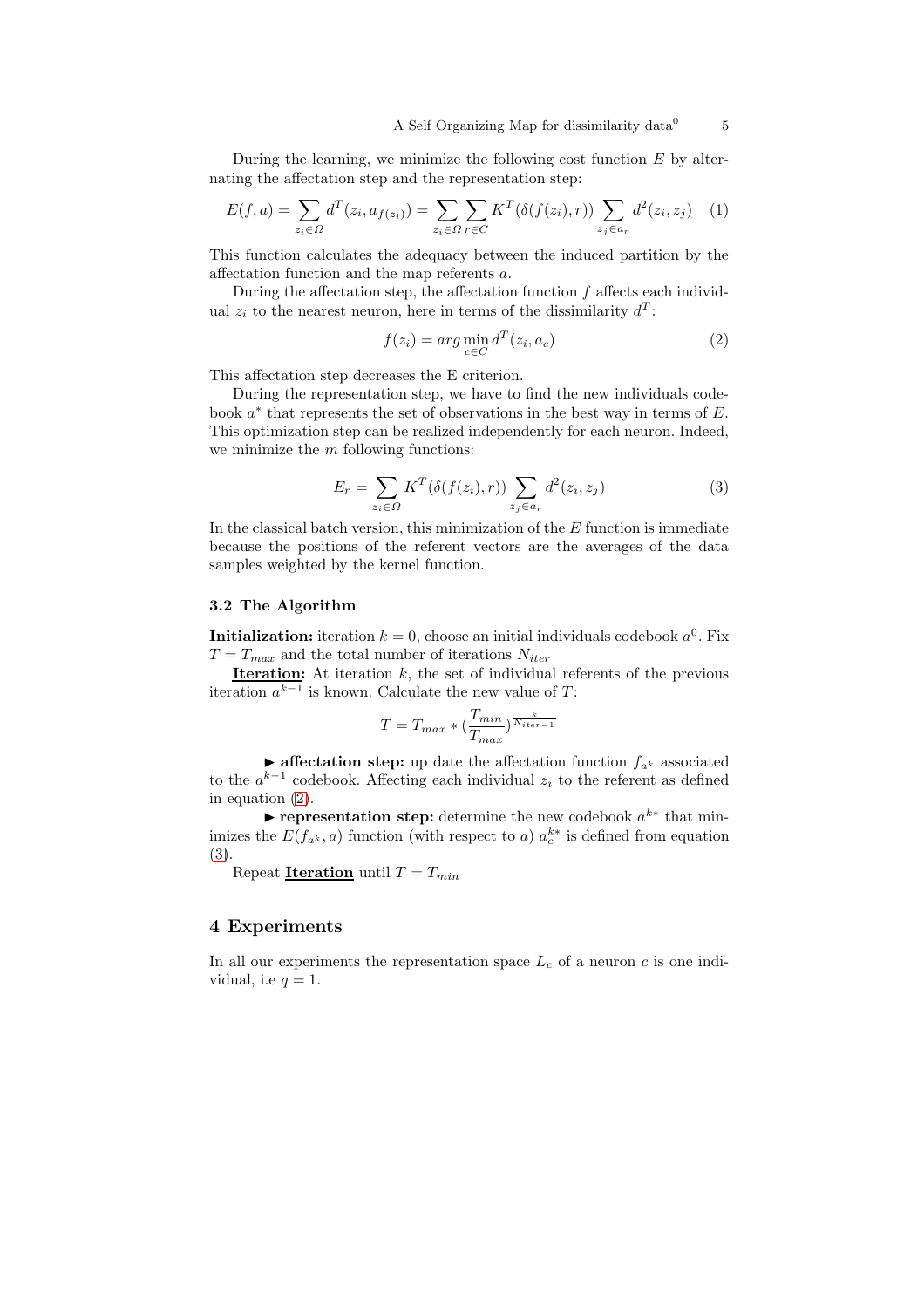### 6 A¨ıcha El Golli, Brieuc Conan-Guez, and Fabrice Rossi

## 4.1 Simulated data

The data are distributed in  $\mathbb{R}^3$  and represent a geometric form of a cylinder. There are 1000 individuals. The input data is a Euclidean distance matrix and the map contains (20\*3) neurons. In the following figures we present the training data and the evolution of the map during the training with the proposed algorithm. Figure [2](#page-5-0) is the initial random map. In the final map, shown in figure [5,](#page-5-1) there is a good quantification while preserving the topology.



-1 -0.5 0 0.5 1 1.5 axis1  $-1.5$   $-1$   $-0.5$  0 0.5 <sup>1</sup> axis2 -0.6 -0.4 0 0.4 0.6 axis3

<span id="page-5-0"></span>Fig. 2. The initial map  $(20^*3)$  neurons (random initialization) and the data

Fig. 3. The map after 50 iterations



Fig. 4. The map after 100 iterations

<span id="page-5-1"></span>

Fig. 5. The final map

#### 4.2 Real world data

The next example is a classification problem of spectrometric data food industry. Each observation is the near infrared absorbance spectrum of a meat sample (finely choped), recorded on a Tecator Infratec Food and Feed Analyser. More precisely, an observation consists in a 100 channel spectrum of absorbances in the wavelength range 850-1050 nm (figure [6\)](#page-6-0). There are 215 spectra in the database. In order to validate the behaviour of the proposed algorithm, we make use of another variable, which measures the fat content of each meat sample (the range of this variable is from 2% to 59%). This variable is indeed deeply linked to the shape of the spectrum, and so the obtained classification should be consistent with the fat value. In the following experiments, all the maps contain (8\*2) neurons.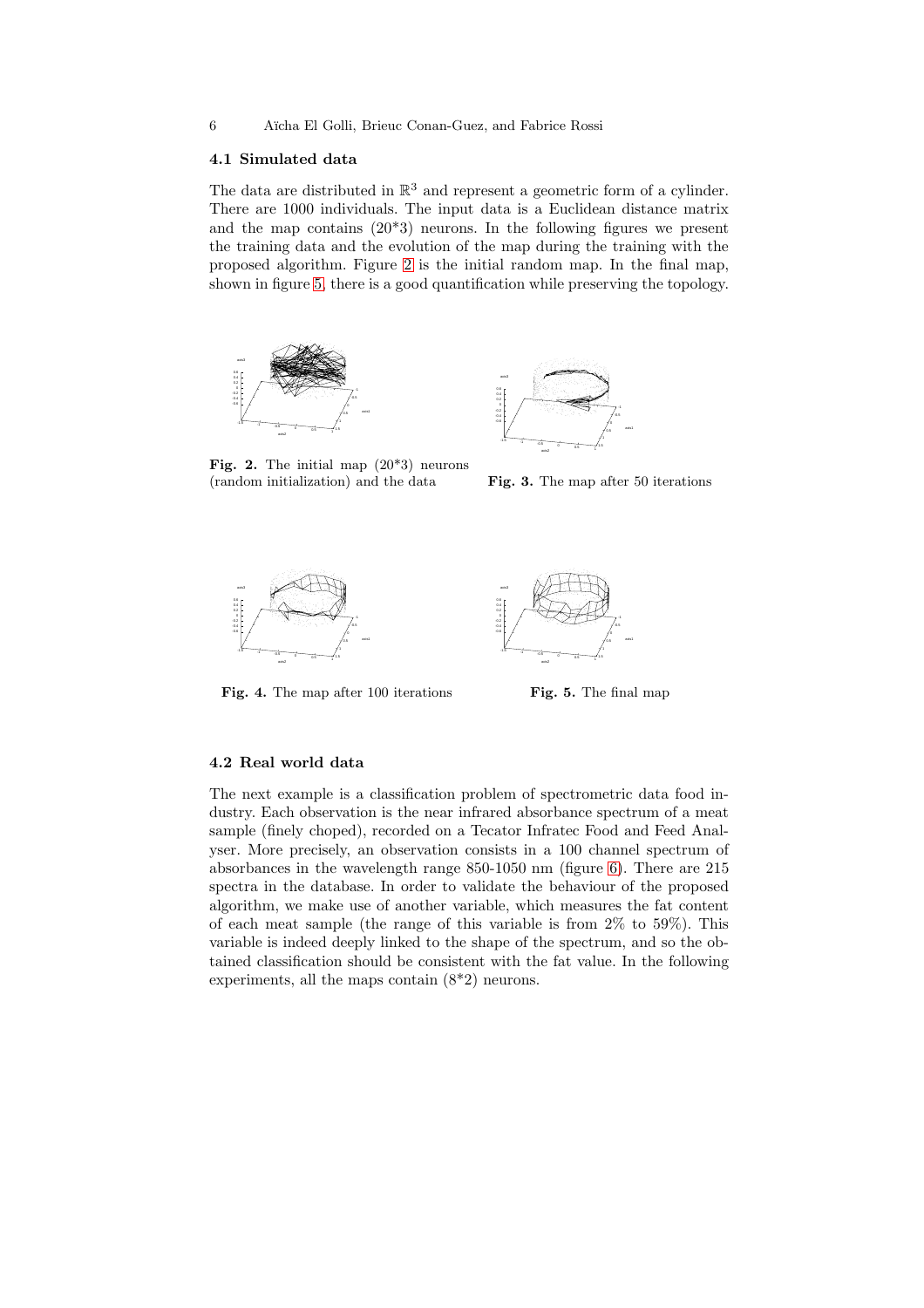7



<span id="page-6-0"></span>Fig. 6. 40 spectra

In this first experiment, we use the  $L^2$ -norm as dissimilarity between spectra :  $|| f ||^2 = \int (f(t))^2 dt$ . The exact calculation of the integral is approximated thanks to numerical integration (trapezoidal rule). In the figure [7,](#page-6-1) we show the result obtained by the proposed algorithm. Each square (which is associated to one class) is drawn with an intensity which is calculated in respect to the mean of the fat content of spectra belonging to the class (black for low fat value, and white for high fat value).



Fig. 7.  $L^2$ -norm : the mean of the fat content of each class

<span id="page-6-1"></span>Although the obtained classification seems to respect quite well the fat variable (low fat value on the left, and high fat value on the right), the result is not totally satisfactory : we can see that a class with high fat value is just located between two classes with lower fat value. As we can see in the next experiment, this is mainly due to a choice of an inadapted metric. Indeed, in the next experiment, we use as dissimilarity a semi-metric based on the second derivative of spectra :  $|| f ||_{d^2}^2 = \int (f^{(2)}(t))^2 dt$  (where  $f^{(2)}$  denotes the second derivative of  $f$ ). [Ferraty](#page-8-5) and Vieu [\(2003\)](#page-8-5) point out that the second derivative of the spectrum is in general more informative than spectrum itself. In order to apply this functional approach, we differentiate each spectrum thanks to a numerical formula (this estimation is consistent, as spectra are very smooth). Each derivative is therefore represented by a vector of 100 components as the original data (figure [8\)](#page-7-1). The integration is done according to the same procedure as the first experiment.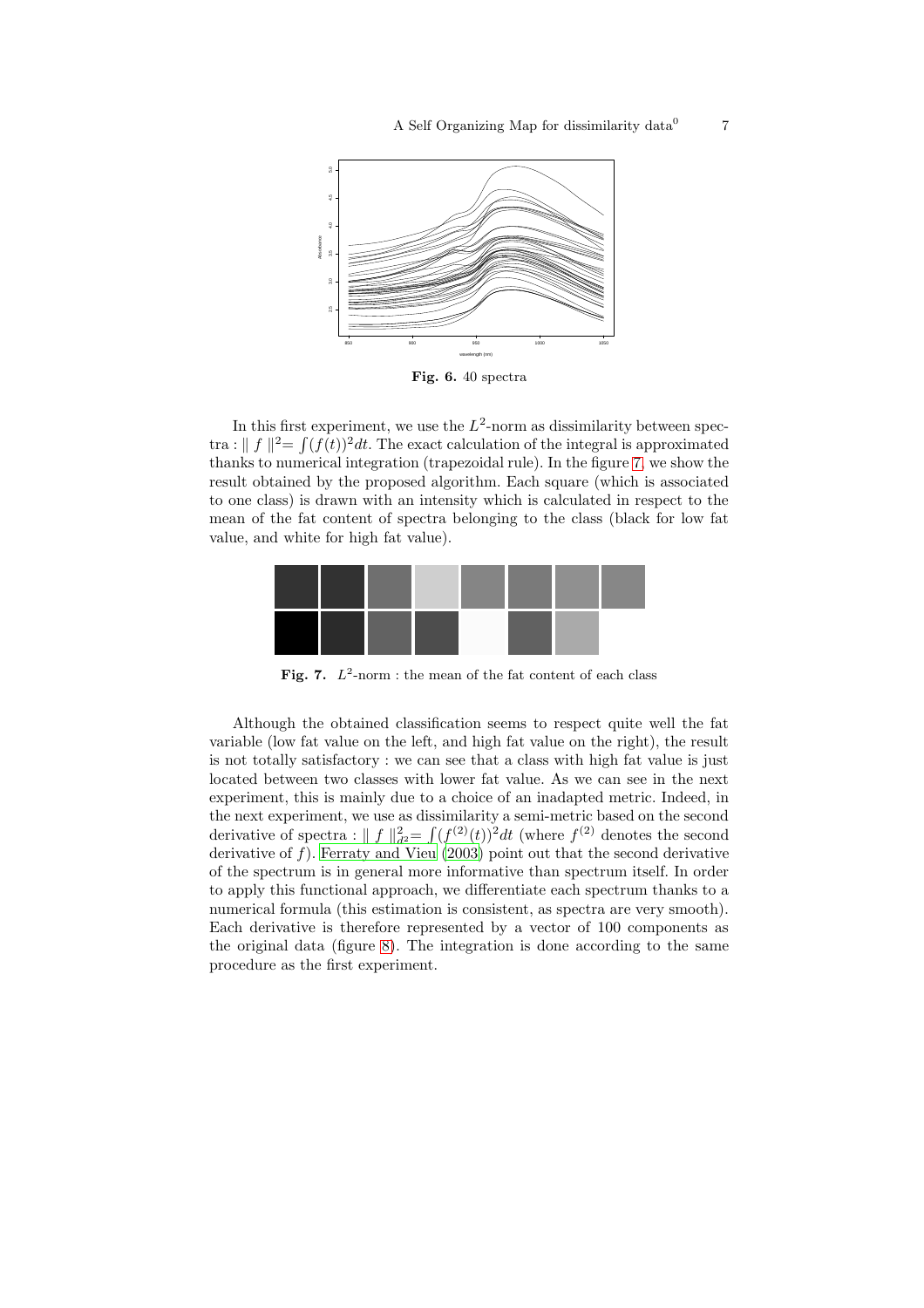

<span id="page-7-2"></span><span id="page-7-1"></span>Fig. 9. Second derivative based metric : the mean of the fat content of each class

This time, we can see in the figure [9](#page-7-2) that the obtained classification respects perfectly the fat variable. These both examples show that the proposed algorithm depends strongly on the metric : with an appropriate metric, the algorithm behaves in a satisfactory way, as the topology of the map is consistent with the fat variable. Of course, it would have been possible to use a standard SOM to treat this example. In this case, results are in fact quite similar. Our goal in presenting this spectrometric application, is to show both the validity of this approach, and its flexibility.

# 5 Conclusion

Compare to other clustering methods, self organizing maps allow an easy visualisation of the obtained classification thanks to the preservation of the topology. The extension of SOM(s) to dissimilarity data is straightforward, and gives a very general tool which can be applied to various type of data without any adaptation. The results obtained on both simulated and real world data are satisfactory.

## References

<span id="page-7-0"></span>de Reyniès, A., 2003. Classification et discrimination en analyse de données symboliques. Ph.D. thesis, Université Paris Dauphine.